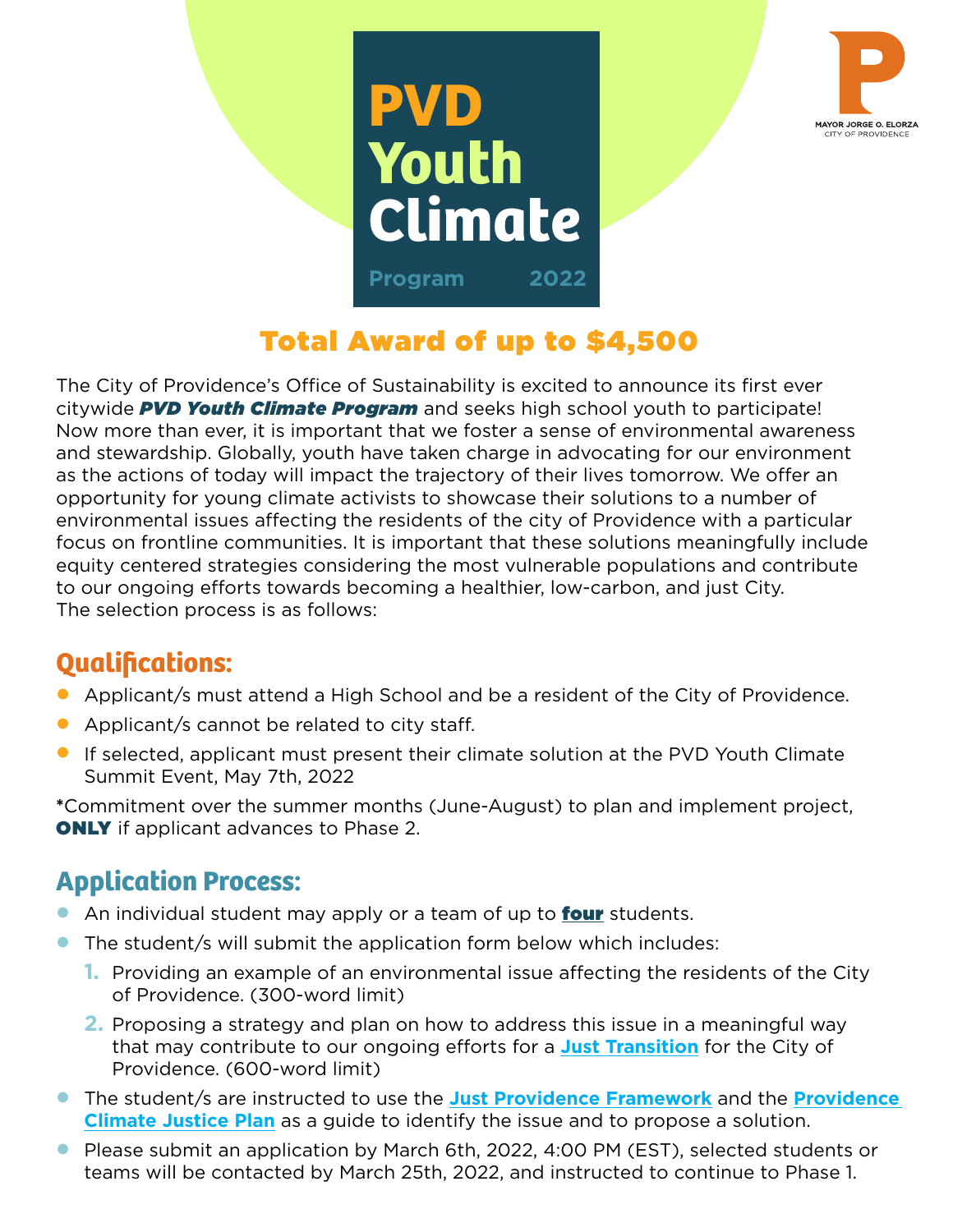#### **Phase 1:**

- Up to ten 5-minute Visual Presentations, will be selected for participation at the annual PVD Youth Climate Summit.
- The selected student or team will be granted:
	- **1.** A \$500 stipend.
	- **2.** Mentorship and a direct line of communication with experts for student support.
- The student/s will decide how to use this stipend to develop a 5-minute Visual Presentation (PowerPoint, Prezi, StoryMap, Pecha Kucha, Adobe, Digital/Physical Art Installation, etc.,) addressing the environmental issues and proposed solution submitted on the application.

### **Summit:**

- This event will occur on May 7th, 2022, and invitations will be made to the public, partners and city staff.
- **Up to ten 5-minute Visual Presentations** will be delivered during this event.
- A group of panelists will select two presentations to **award** and to continue into Phase 2.

#### **Phase 2:**

- The selected students or teams will be granted:
	- **1.** A **\$2,500 award** for project development.
	- **2.** A \$1,500 Youth Climate Prize Award
	- **3.** Continued mentorship and networking opportunities.
	- **4.** The opportunity to serve on the **[Sustainability](https://www.providenceri.gov/sustainability/environmental-sustainability-task-force/)  [Commission of the City of Providence](https://www.providenceri.gov/sustainability/environmental-sustainability-task-force/)** for one year which includes a stipend.
- The student/s will use the funds awarded to develop their winning presentation into a project in collaboration with the **[Office of Sustainability](https://www.providenceri.gov/sustainability/)** and the **[Racial and Environmental Justice Committee](https://www.rejc401.com/rhythm)**.
- Project planning will begin in May and implementation will run between the months of June and August 2022.

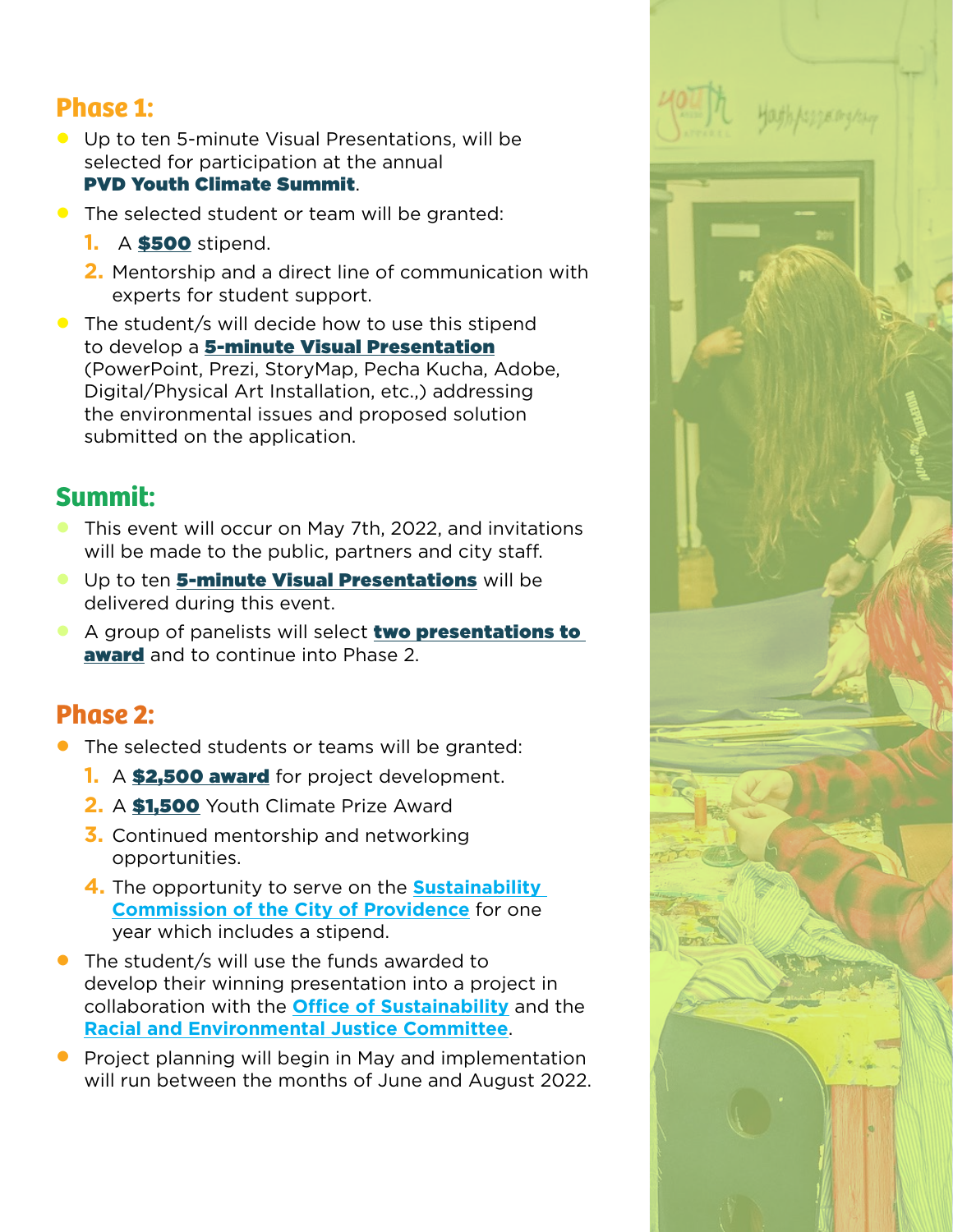### **Timeline:**

| <b>Application Submission &amp; Deadline</b><br><b>Application Review and Selection</b> | 3/6 (4:00PM EST)<br>$3/7 - 3/25$        |
|-----------------------------------------------------------------------------------------|-----------------------------------------|
| Phase $1$ $\qquad$                                                                      |                                         |
| Visual Presentation development<br>Visual Presentations submit by                       | $4/1 - 4/28$<br>4/29 - 5/4 (4:00PM EST) |
| Summit <u>__________________________</u>                                                | 5/7                                     |
| <b>Phase 2</b>                                                                          |                                         |
| <b>Project Planning</b><br>Project Implementation                                       | $5/7 - 6/4$<br>$6/5 - 8/15$             |
| Application available on city website:                                                  |                                         |

**<https://www.providenceri.gov/sustainability/youth-climate-program/>**

### **Application Requirements:**

- Student should be meeting academic expectations. This means that students are expected to hold good academic standing by completing school assignments, homework and attending class, whether classes are offered in-person or virtually. A sincere and ongoing effort to remain in good academic standing with the host high school is expected. (Providing GPA is optional.)
- Two references. Must be from high school faculty or extracurricular programs student is involved in. Please include your relationship to you, phone number, and email address. \*Note - Reference may NOT be a family member.
- Cover Letter (600-word limit): Please explain in your own words why you are interested in participating in the PVD Youth Climate Summit. Include your interests and personal experiences and how they directly relate to the environment. (Option to upload or type directly.)
- Application Questionnaire